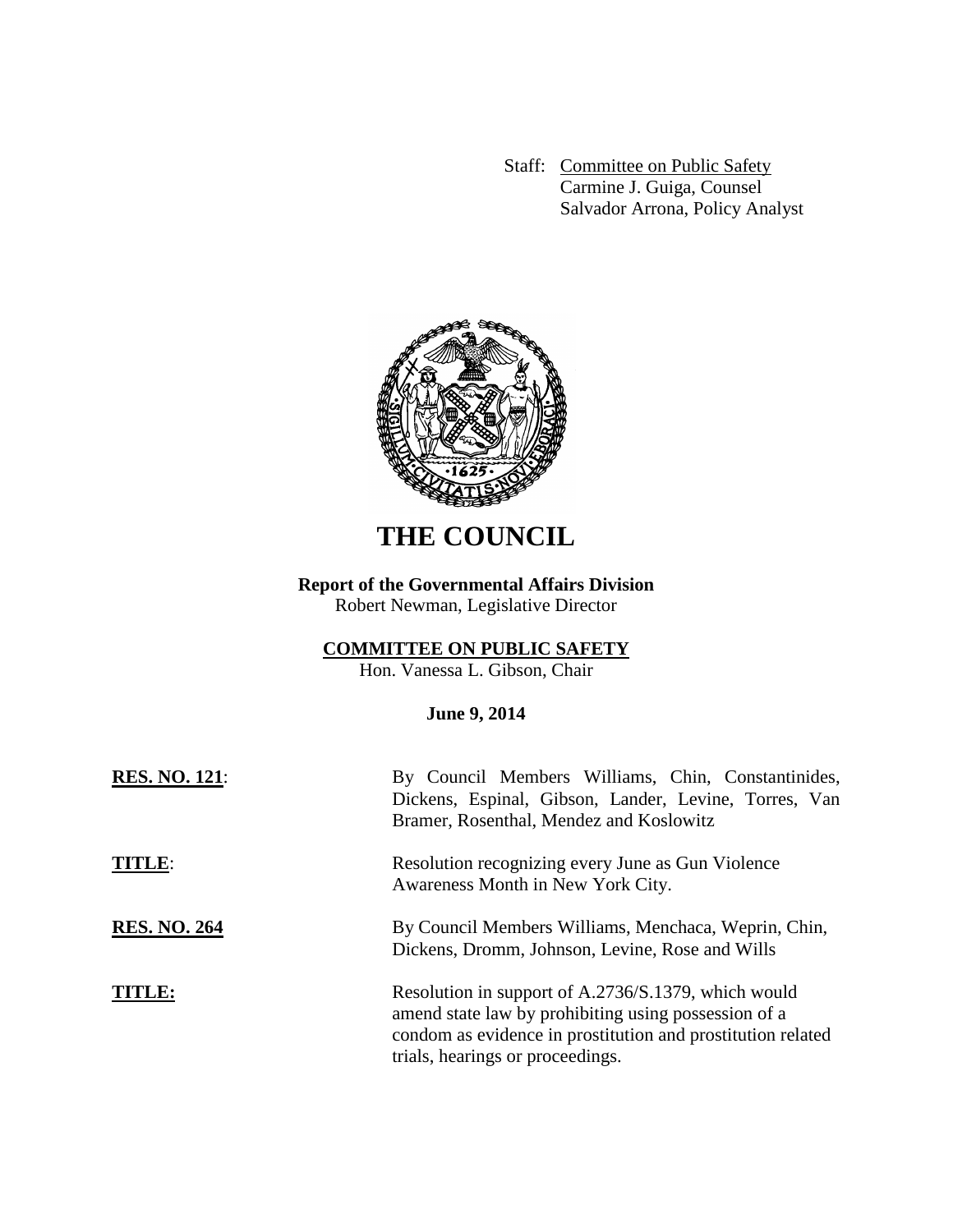### *I. INTRODUCTION*

On June 9, 2014, the Committee on Public Safety, chaired by Council Member Vanessa L. Gibson, will hold a public hearing to discuss and vote on Resolution No. 121, recognizing every June as Gun Violence Awareness Month in New York City. The Committee on Public Safety will also hear testimony on Resolution No. 264, supporting A.2736/S.1379, which would amend state law by prohibiting using possession of a condom as evidence in prostitution and prostitution related trials, hearings or proceedings.

### *II. RESOLUTION NO. 121*

Recent horrific and tragic mass shootings have sparked nationwide conversations about the need for gun control measures and other necessary actions to curb gun violence. The problem of gun violence, however, is not limited to large scale and highly publicized incidents. Instead, gun violence tears apart families and communities on a daily basis throughout all American cities, including New York City.

For example, in New York City in 2012 there were nearly 1,375 shooting incidents, where a person was injured either fatally or non-fatally and 57% of all murders in 2012 were attributed to gun violence.<sup>1</sup> The gun violence epidemic disproportionately impacts certain communities within the city. For instance, approximately half of all shooting incidents in 2012 occurred in only 10 of the City's 76 police precincts.<sup>2</sup> It is clear, then, that nationwide conversations through which local, state, and federal officials work together to find solutions to the gun violence plague must be continued.

 $\overline{a}$ 

 $1$  NYPD Data, on file with the Committee on Public Safety

<sup>2</sup> New York City Council Task For to Combat Gun Violence, December 2012 Report, *available at*: http://council.nyc.gov/html/pr/gvtfreport.pdf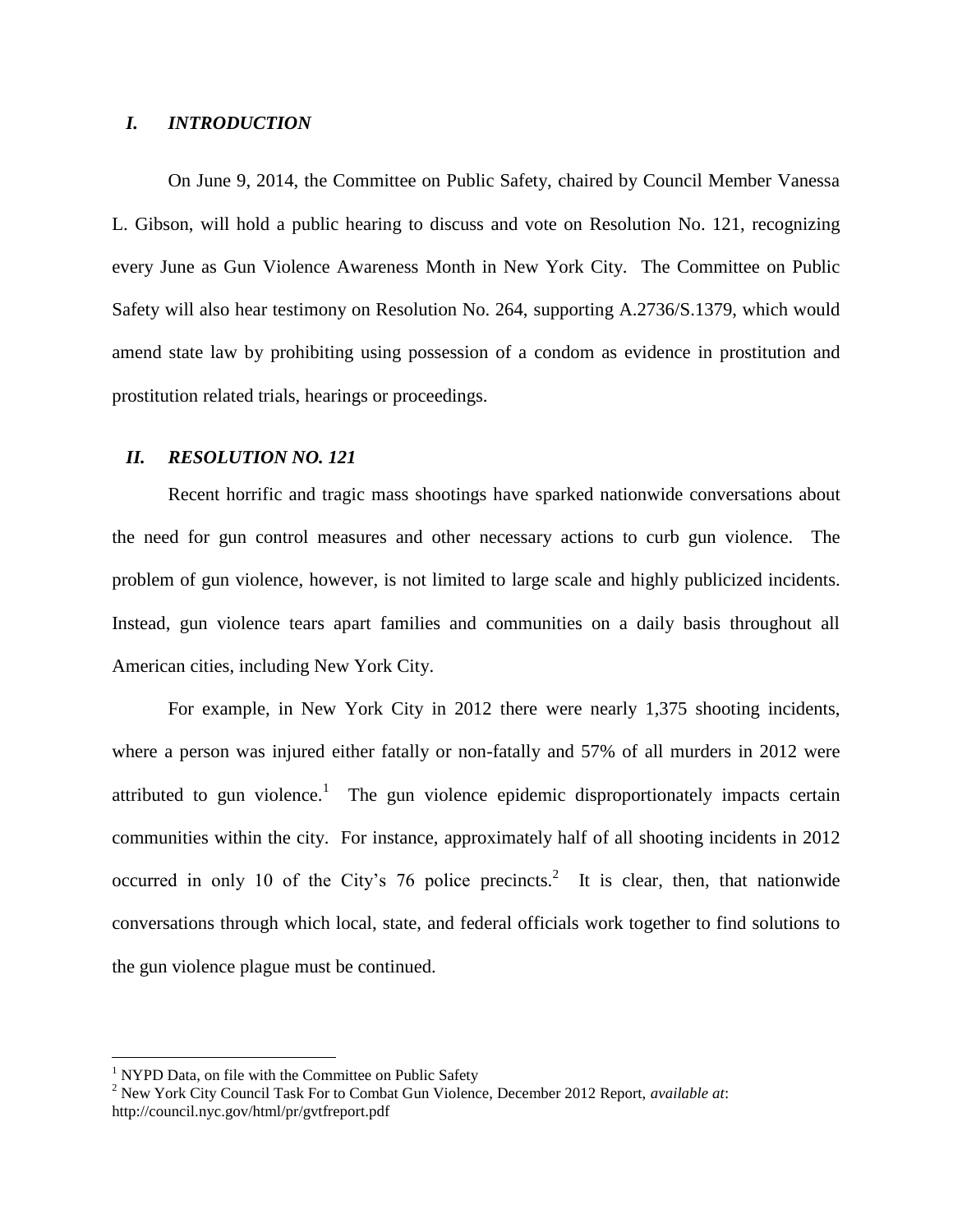The decision to recognize June as Gun Violence Awareness Month is timely because statistics show that gun violence and the resulting injuries and deaths increase substantially in the summer months. In 2011, for example, there was an almost 120% increase in shooting incidents in New York City when comparing the first quarter of that year to the third quarter of that year, which encompasses the months of July and August.

New York State Senator Ruth Hassell-Thompson and New York State Assembly Member Karim Camara introduced resolutions in the State legislature that declare the month of June as Gun Violence Awareness Month throughout the State. In 2013 the Senate and Assembly passed a similar resolution and several cities and counties throughout the State introduced and passed similar resolutions or proclamations to show their support for this awareness campaign. The Council recognizes that there is no one simple solution to the gun violence epidemic, but believes that in order to adequately address the problem all New Yorkers must be properly educated and informed. With the proper awareness, we can collectively work toward ensuring our loved-ones, friends, and neighbors are not the victims of gun violence.

For these reasons, this Resolution recognizes every June as Gun Violence Awareness Month in New York City. Such recognition by local and state officials will increase efforts to protect all New Yorkers, especially those who are disproportionately affected by such violence, by furthering the dialogue with our local, state and federal partners. This dialogue will help the continued efforts to examine the causes of gun violence and to create meaningful solutions.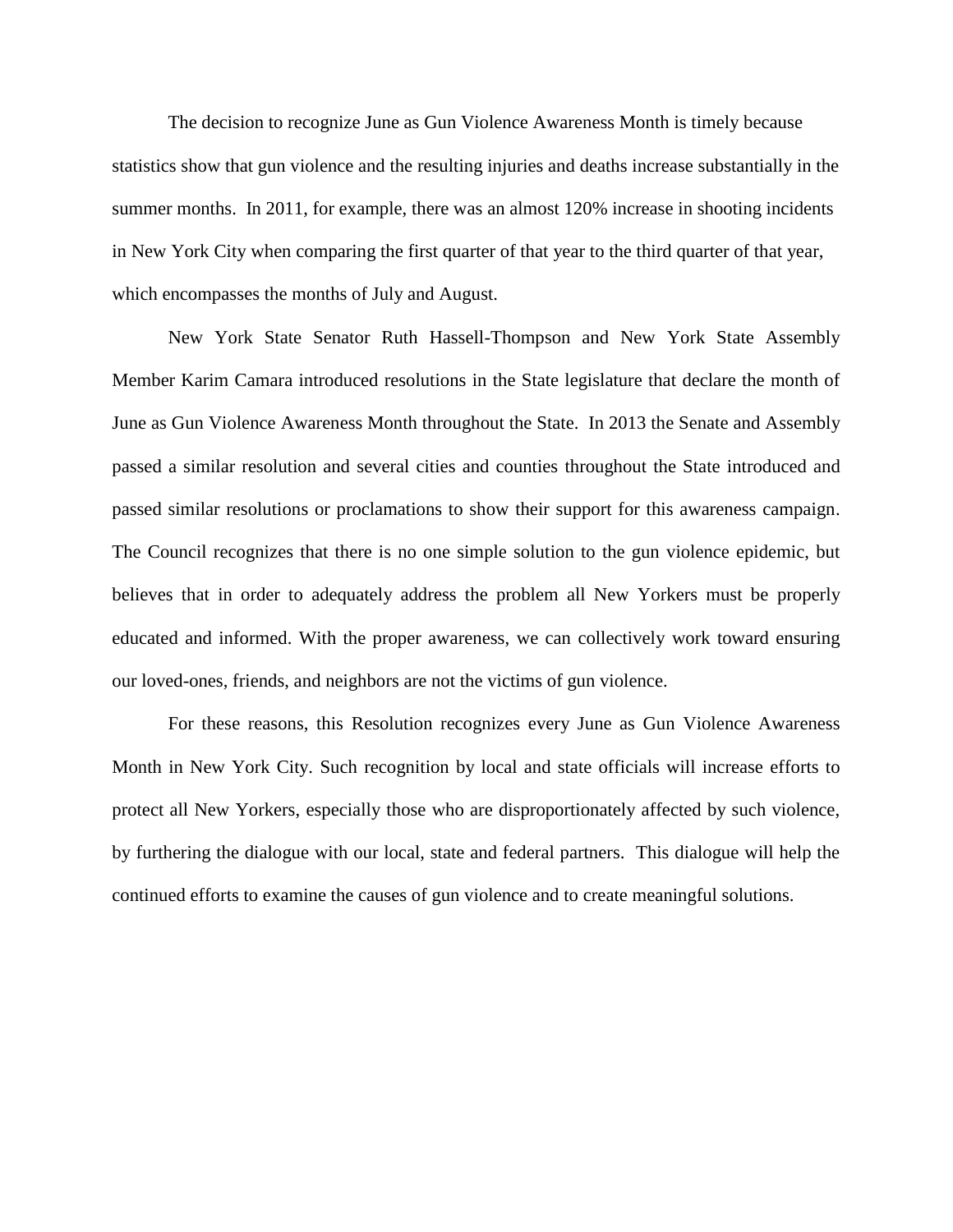#### *III. RESOLUTION NO. 264*

Under existing law state law, the possession of condoms may be introduced as evidence of prostitution and certain other sex offenses. This evidence may also be used in other certain civil proceedings. According to advocates, the policy has the impact of putting New Yorkers at greater risk of acquiring sexually-transmitted infections and diseases. Advocates allege that sex workers and other individuals who have been profiled by the police as being sex workers are less likely to carry condoms because they fear the possibility that the possession of condoms would be used against them as evidence of prostitution. Therefore, advocates are concerned that the current law has the effect of discouraging the carrying and use of condoms and accelerating the spread of sexually transmitted diseases, thus endangering the public health of all New Yorkers.

In 2013 former Kings County District Attorney Hynes implemented a policy of not using the possession of a condom as evidence in individual cases of prostitution and loitering for the purpose of prostitution. Nevertheless, the City's prosecutors and some advocates continue to believe that possession of a condom can be a useful tool in prosecuting certain subsets of prostitution cases, such as sex-trafficking.<sup>3</sup> With that in mind, on May 12, 2014 the New York City Police Department announced that it had reviewed its agency protocols with respect to invoicing condoms in prostitution-related offenses and that it will limit the circumstances under which condoms will be secured as arrest evidence.<sup>4</sup> However, under this forthcoming new policy condoms confiscated in arrests for promoting prostitution and sex trafficking will continue to be invoiced as arrest evidence.<sup>5</sup>

 3 *See* J. David Goodman, "Police in Brooklyn Are Told Not to Seize Condoms of Prostitutes," *New York Times*, May 29, 2013.

<sup>4</sup> *See* Allie Malloy, "NYPD ends policy of confiscating condoms in some prostitution cases," CNN, May 12, 2014, *available at:* http://www.cnn.com/2014/05/12/us/nypd-ends-condom-confiscation/

<sup>5</sup> *See id.*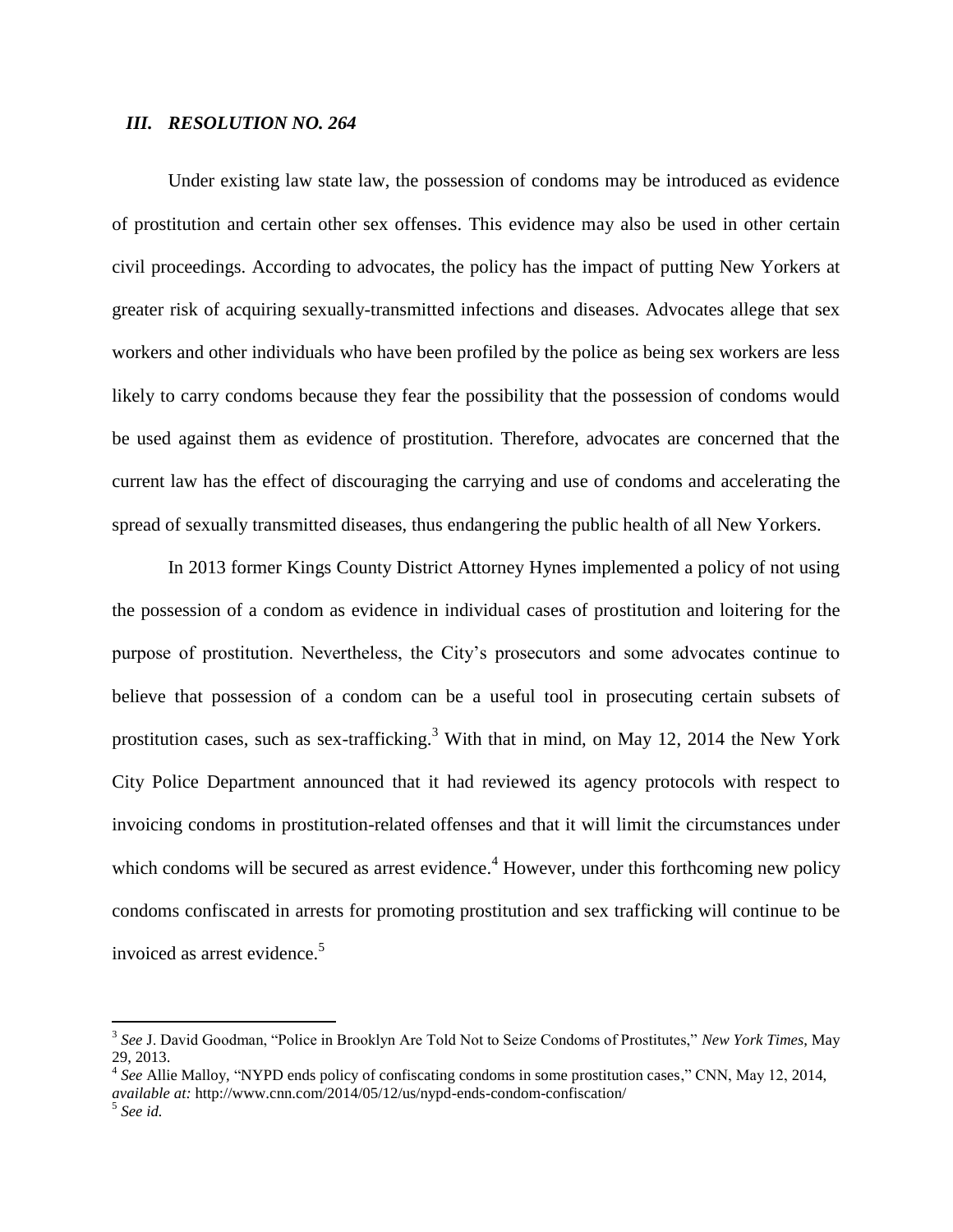In January of 2013, Assembly Member Barbara Clark and Senator Velmanette Montgomery introduced A.2736/S.1379, which would amend the New York State Civil Practice Law and Rules, the New York State Criminal Procedure Law, and the New York State Executive Law to prohibit possession of a condom from being received in evidence in certain trials, hearings or proceedings.

A.2736/S.1379 specifically would prohibit the possession of a condom from being used as evidence of prostitution, patronizing a prostitute, promoting prostitution, permitting prostitution, or maintaining a premise for prostitution in a **civil proceeding** brought pursuant to the following:

- **NYS Multiple Dwelling Law §12(1)**, which makes it unlawful to use any multiple dwelling for the purpose of prostitution.
- **NYS Multiple Dwelling Law Article 10**, which allows for the placing of a lien on a multiple dwelling if it is used as a house of prostitution.
- **NYS Public Health Law §2320**, which declares that any building used for the purpose of lewdness or prostitution is a nuisance.
- **NYS Real Property Law §231**, which allows for the voiding of a lease if property is used for an unlawful purpose (including prostitution).
- **NYS Real Property Actions and Proceedings §711(5),** which allows a landlord to bring a special proceeding if the premises is used for purposes of prostitution.
- **NYS Real Property Actions and Proceedings §715,** which allows the owner or resident of a dwelling located within two hundred feet of a building being used for the purpose of prostitution to bring a removal proceeding against the owner and/or occupant of said building.

A.2736/S.1379 would also prohibit evidence that a person was in possession of one or

more condoms from being admitted at any **criminal proceeding** to prove probable cause for an

arrest or to prove a person's commission or attempted commission of the following offenses:

- **NYS Penal Law §230.00** Prostitution
- **NYS Penal Law §230.03** Prostitution in a school zone.
- **NYS Penal Law §230.04** Patronizing a prostitute in the third degree
- **NYS Penal Law §230.05** Patronizing a prostitute in the second degree
- **NYS Penal Law §230.06** Patronizing a prostitute in the first degree.
- **NYS Penal Law §230.19** Promoting prostitution in a school zone.
- **NYS Penal Law §230.20** Promoting prostitution in the fourth degree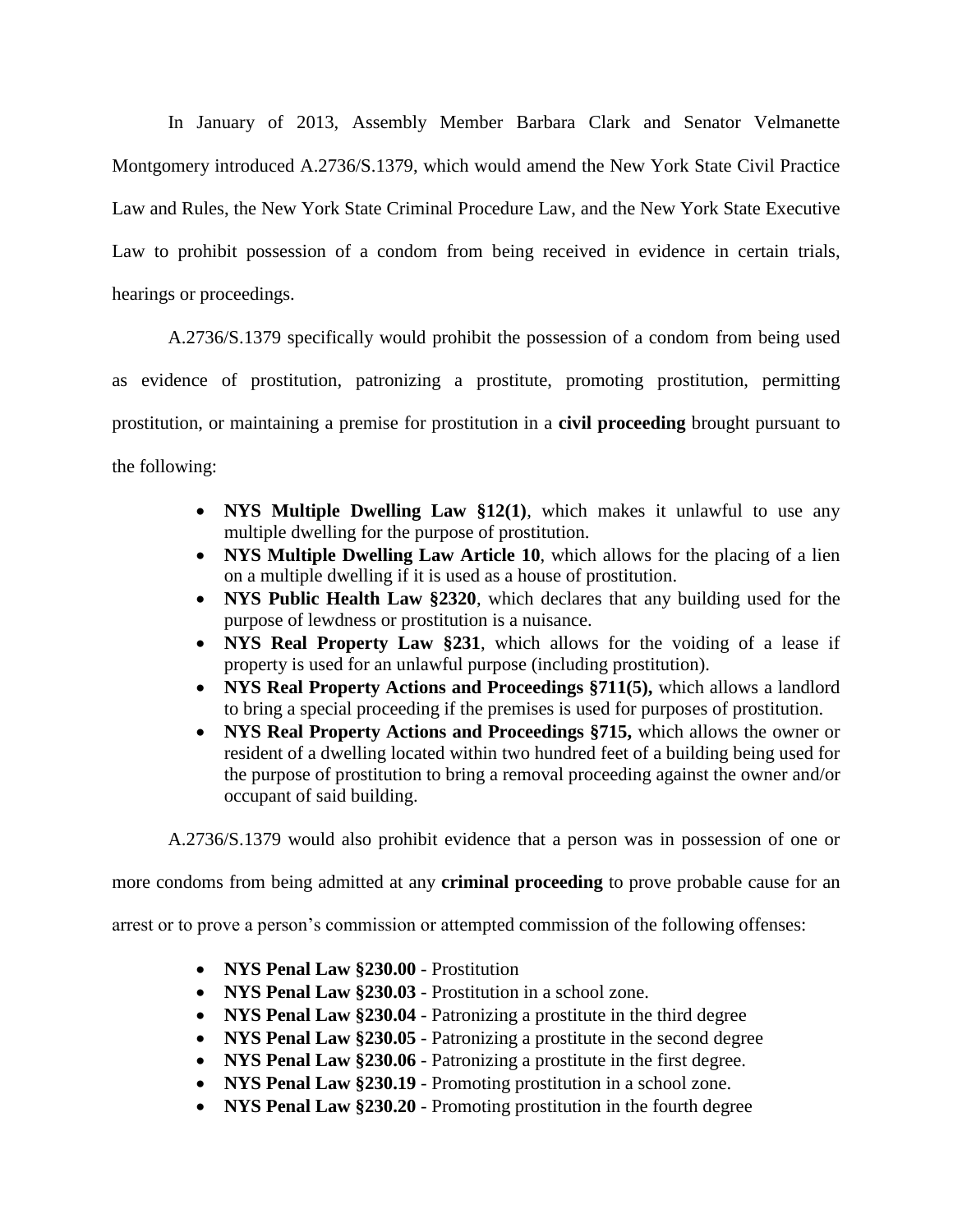- **NYS Penal Law §230.25** Promoting prostitution in the third degree
- **NYS Penal Law §230.30** Promoting prostitution in the second degree
- **NYS Penal Law §230.32** Promoting prostitution in the first degree
- **NYS Penal Law §230.33** Compelling prostitution
- **NYS Penal Law §230.34** Sex trafficking
- **NYS Penal Law §230.35** Accomplice to promoting or compelling prostitution
- **NYS Penal Law §230.36** Accomplice to sex trafficking
- **NYS Penal Law §230.40** Permitting prostitution
- **NYS Penal Law §240**.**37 -** Loitering for the purpose of engaging in prostitution

A.2736/S.1379 also amends the New York State Executive Law to ensure that all police and peace officers throughout the State of New York receive proper training regarding the above-mentioned evidentiary prohibitions.

Resolution No. 264 supports A.2736/S.1379.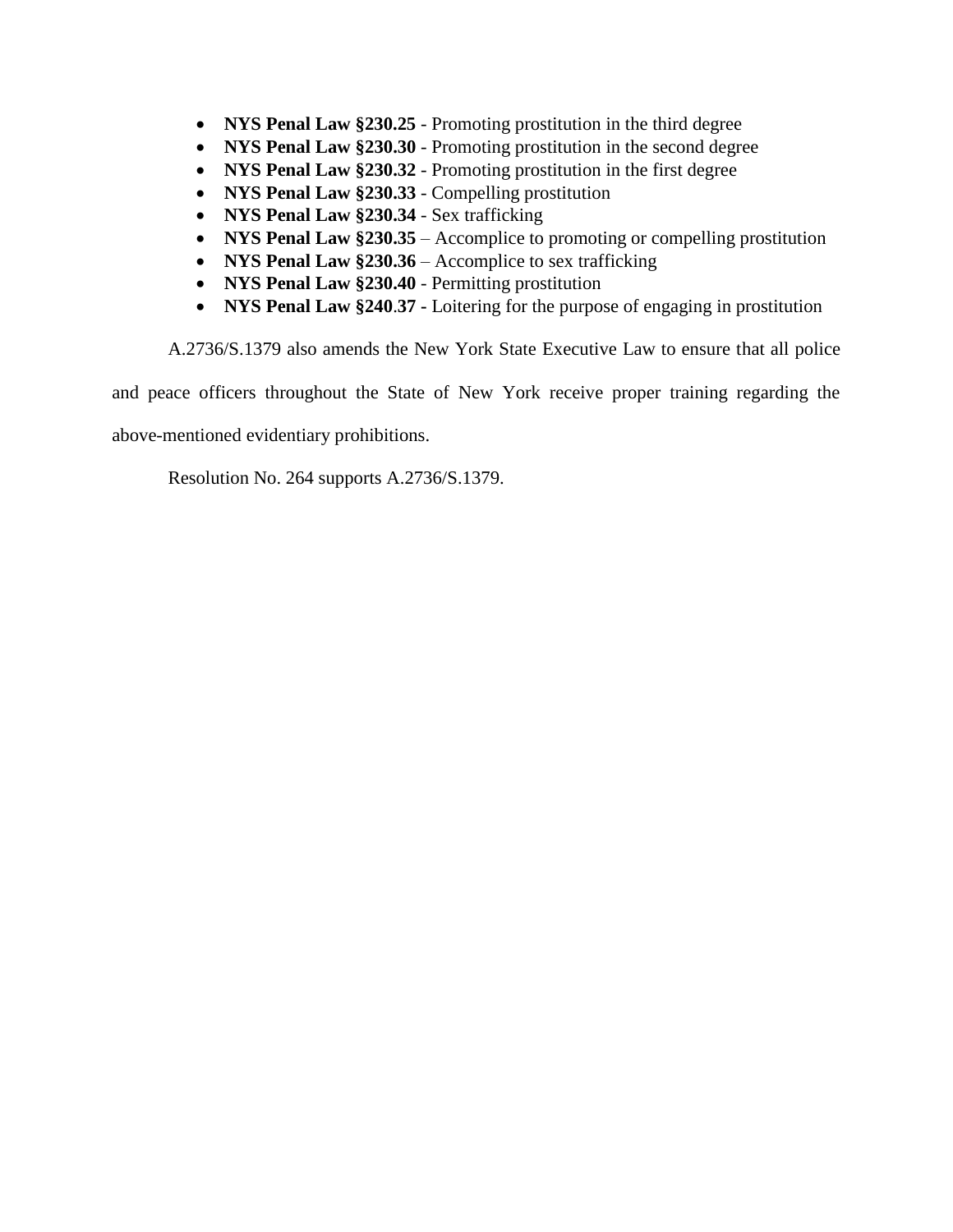#### Res. No. 121

Resolution recognizing every June as Gun Violence Awareness Month in New York City.

By Council Members Williams, Chin, Constantinides, Dickens, Espinal, Gibson, Lander, Levine, Torres, Van Bramer, Rosenthal, Mendez and Koslowitz

Whereas, Gun violence is a national and local problem affecting many Americans and New Yorkers on a daily basis; and

Whereas, Numerous tragedies have occurred over the past few years demonstrating how serious of a problem gun violence can be; and

Whereas, Often national attention is drawn only to large scale tragedies, yet there are gun

violence injuries occurring on a daily basis throughout many American cities; and

Whereas, In New York City in particular, 57% of all murders in 2012 were attributed to

gun violence; and

Whereas, Moreover there were nearly 1,375 shooting incidents, where a person was

injured either fatally or non-fatally, in New York City in 2012; and

Whereas, In New York City, gun violence is a problem that disproportionately impacts certain neighborhoods and populations; and

Whereas, For example, approximately half of all shooting incidents in 2012 occurred in only 10 of the City's 76 police precincts; and

Whereas, Additionally, 64 percent of the murder victims in New York City in 2012 were

African American; and

Whereas, Of the African American males aged 16 to 21 who were murdered in 2012, 86% were killed by a gun; and

Whereas, It is therefore clear that gun violence is a plague on our communities which must be stopped;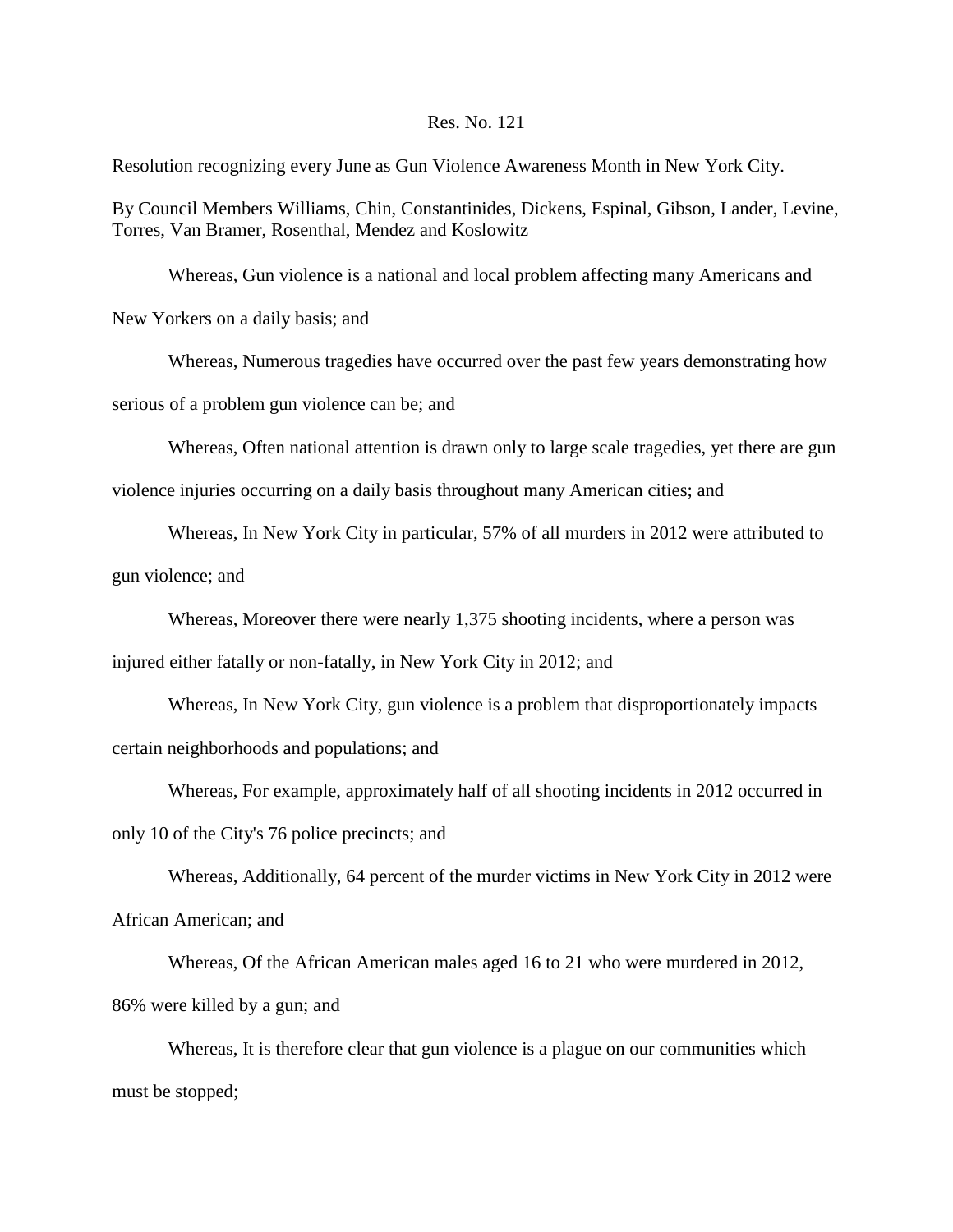Whereas, Furthermore, gun violence and the resulting injuries and murders typically increase substantially in the summer months; and

Whereas, In 2011, there was an almost 120% increase in shooting incidents when comparing the first quarter of that year to the third quarter of that year, which encompasses the months of July and August; and

Whereas, It is therefore necessary for the City of New York to join the efforts of New York State Senator Ruth Hassell-Thompson and New York State Assembly Member Karim Camara to continue to increase public awareness about guns and the severity of their impact on our communities by recognizing every June as Gun Violence Awareness Month; and

Whereas, Recognition of the month of June as Gun Violence Awareness Month by local and state officials will increase efforts to protect all New Yorkers, especially those who are disproportionately affected by such violence, by furthering the dialogue with our local, state and federal partners to help examine the causes of gun violence and create meaningful solutions in an effort to prevent the violence from peaking again in the summer; now, therefore, be it

 Resolved, That the Council of the City of New York recognizes every June as Gun Violence Awareness Month in New York City.

SA Res. 1743/2013 LS 456/2014 3/4/14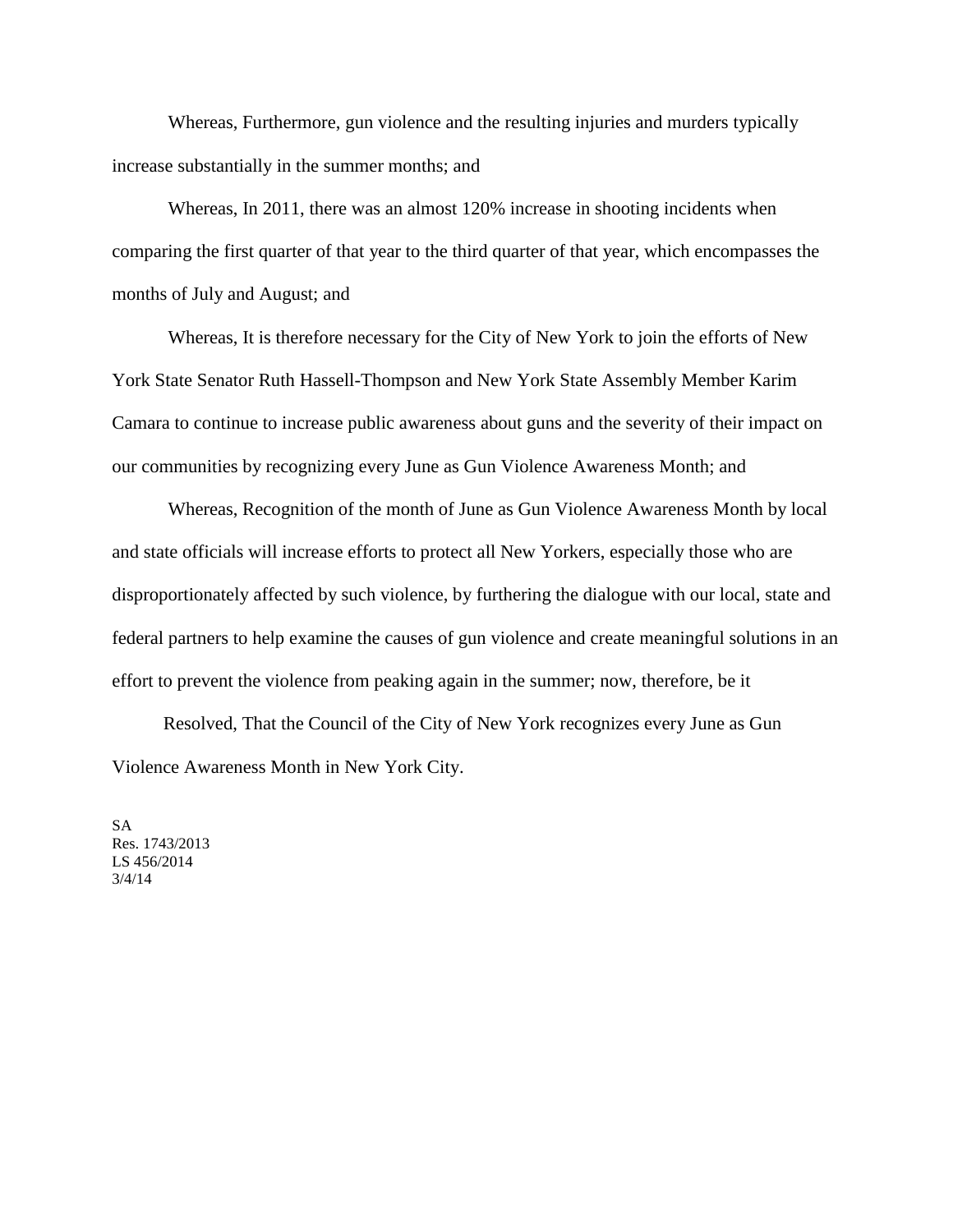#### Res. No. 264

Resolution in support of A.2736/S.1379, which would amend state law by prohibiting using possession of a condom as evidence in prostitution and prostitution related trials, hearings or proceedings.

By Council Members Williams, Menchaca, Weprin, Chin, Dickens, Dromm, Johnson, Levine, Rose and Wills

Whereas, New York City is arguably the epicenter of the HIV/AIDS epidemic, and according to the New York City Department of Health and Mental Hygiene ("DOHMH"), in 2012, there were 114,926 New Yorkers living with HIV/AIDS and thousands more are unaware of their status; and

Whereas, According to DOHMH, of those who are newly infected by HIV in New York City, 77 percent are black and Hispanic men; and

 Whereas, According to the to the Centers for Disease Control and Prevention ("CDC"), latex condoms, when used consistently and correctly, are a highly effective method of preventing the sexual transmission of HIV and reducing the risk of other sexually-transmitted diseases; and

Whereas, Since 1971, New York City has distributed free condoms to the public in order to combat the transmission of sexually-transmitted infections and diseases as well as to promote safer sex practices; and

Whereas, DOHMH distributes more than 38 million condoms per year at approximately 3,500 locations throughout New York City including, but not limited to: bars, nightclubs, restaurants, hospitals, clinics and community based organizations; and

Whereas, A 2006 study conducted by experienced HIV care providers found that each case of HIV prevented could save \$303,100 in lifetime medical costs; and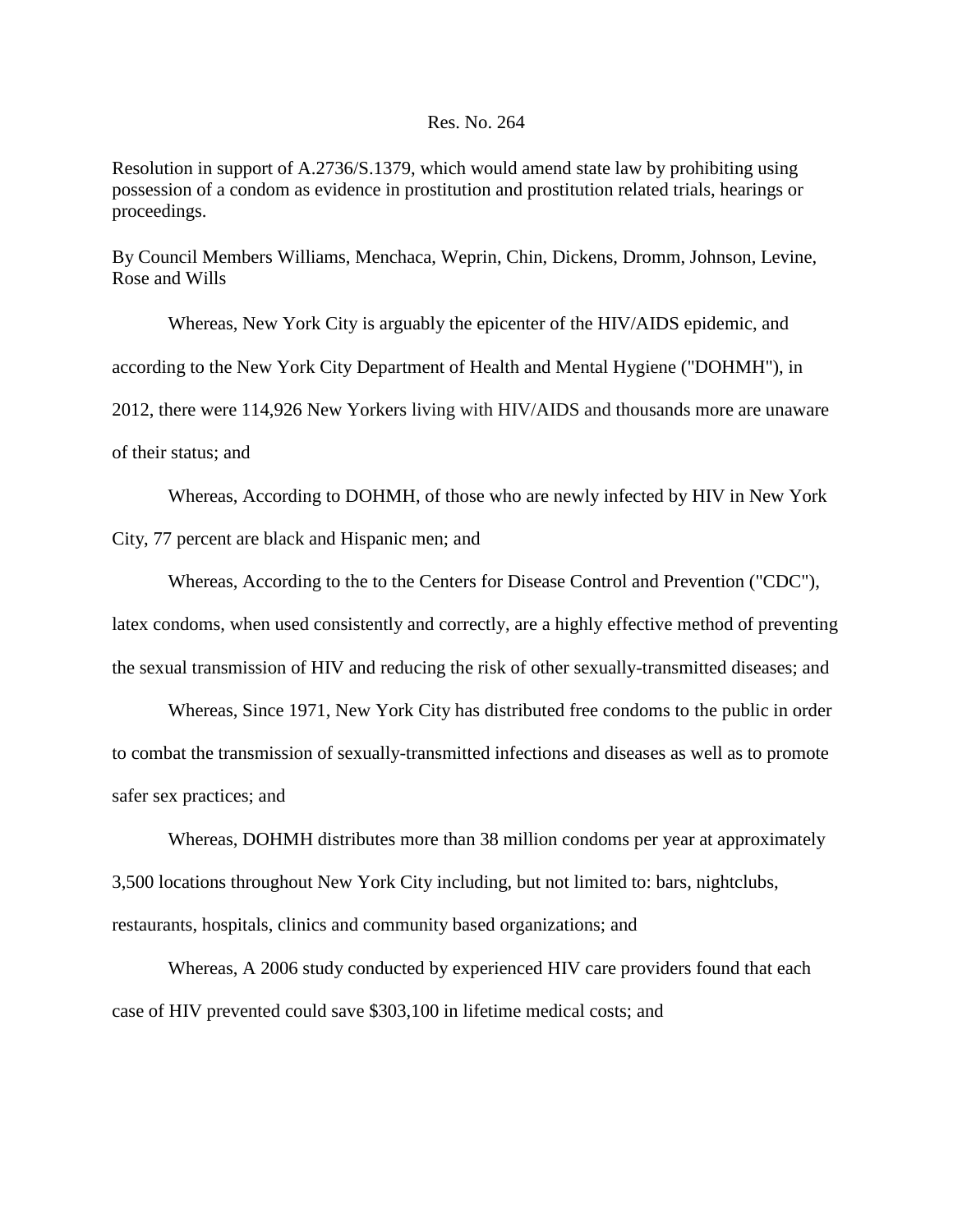Whereas, Condom distribution is a recognized public health intervention which protects individuals from HIV/AIDS and other sexually-transmitted diseases and the CDC has cited barriers to condom access as one of the contributing factors to continuing HIV infections; and

Whereas, Nevertheless, under existing law, the possession of condoms may be introduced as evidence of prostitution and prostitution related offenses; and

 Whereas, Despite the noted public health benefit of condom use, according to research conducted by DOHMH and the PROS Network, a coalition of public health organizations and service providers, the admissibility of condoms as evidence of prostitution leads to frequent confiscation of condoms by New York City Police (NYPD) officers, which discourages certain groups from possessing and thereby using condoms, all of which deeply undermines public health efforts to encourage safe sex; and

Whereas, On May 12, 2014, NYPD Commissioner Bratton announced a policy change, which would limit the NYPD's practice of confiscating condoms in three prostitution-related offenses: prostitution, prostitution in a school zone, and loitering for the purposes of prostitution; and

Whereas, However, condoms will still be invoiced as evidence for arrests made for promoting prostitution and sex trafficking cases; and

Whereas, The policy of using possession of a condom as evidence in more serious prostitution-related offenses detrimentally affects vulnerable sex workers and individuals who have been profiled by police as being sex workers, as they will remain reluctant of carrying any form of contraception or sexually-transmitted infection prevention tool because they will still fear the legal ramifications of doing so; and